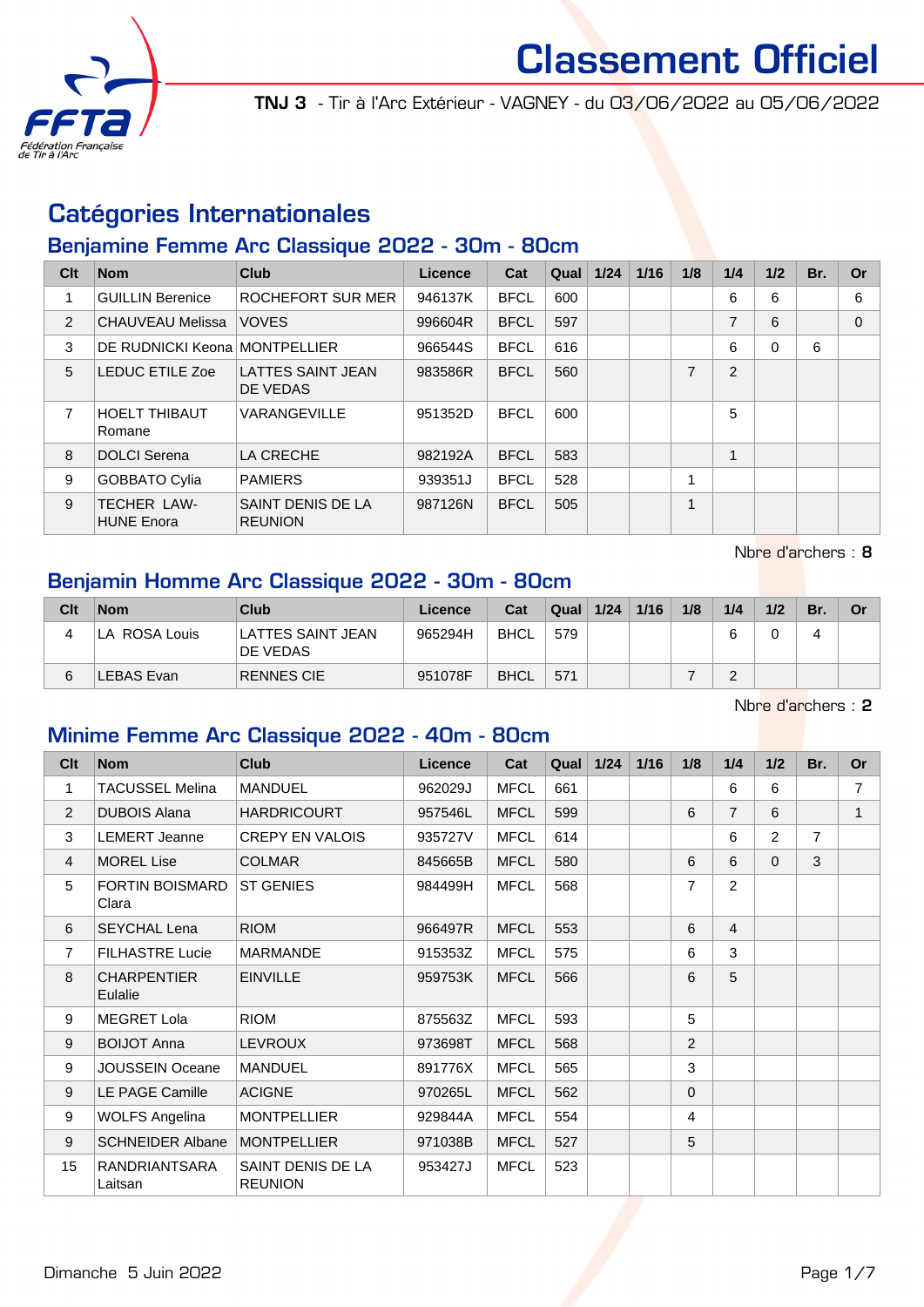

TNJ 3 - Tir à l'Arc Extérieur - VAGNEY - du 03/06/2022 au 05/06/2022

### Minime Femme Arc Classique 2022 - 40m - 80cm (Suite)

| Clt | <b>Nom</b>               | Club                                 | Licence | Cat         | Qual | 1/24 | 1/16 | 1/8 | 1/4 | 1/2 | Br. | Or |
|-----|--------------------------|--------------------------------------|---------|-------------|------|------|------|-----|-----|-----|-----|----|
| 16  | <b>BAUDON Maelys</b>     | ANGOULEME                            | 941806C | <b>MFCL</b> | 522  |      |      |     |     |     |     |    |
| 17  | <b>PATRIA Jeanne</b>     | SAINT DENIS DE LA<br><b>REUNION</b>  | 949265K | <b>MFCL</b> | 513  |      |      |     |     |     |     |    |
| 18  | <b>TIMAR Marilee</b>     | <b>LATTES SAINT JEAN</b><br>DE VEDAS | 935585R | <b>MFCL</b> | 493  |      |      |     |     |     |     |    |
| 19  | BARRETTA Elena           | <b>NICE</b>                          | 968415A | <b>MFCL</b> | 423  |      |      |     |     |     |     |    |
| 20  | <b>GRAMONT Louise</b>    | <b>COUERON</b>                       | 949281C | <b>MFCL</b> | 406  |      |      |     |     |     |     |    |
| 21  | <b>FORCINA Gabrielle</b> | SAINT DENIS DE LA<br><b>REUNION</b>  | 935794T | <b>MFCL</b> | 362  |      |      |     |     |     |     |    |
| 22  | <b>GASTOU Eva Luna</b>   | SAINT DENIS DE LA<br><b>REUNION</b>  | 013432A | <b>MFCL</b> | 346  |      |      |     |     |     |     |    |

Nbre d'archers : 22

## Minime Homme Arc Classique 2022 - 40m - 80cm

| Clt              | <b>Nom</b>                             | <b>Club</b>                                    | Licence | Cat         | Qual | 1/24 | 1/16 | 1/8            | 1/4            | 1/2            | Br.            | <b>Or</b> |
|------------------|----------------------------------------|------------------------------------------------|---------|-------------|------|------|------|----------------|----------------|----------------|----------------|-----------|
| $\mathbf{1}$     | <b>CABON Romain</b>                    | <b>CHALLANS</b>                                | 954916C | <b>MHCL</b> | 608  |      |      |                | 6              | 6              |                | 6         |
| 2                | <b>HELYE Thomas</b>                    | ST POL DE LEON                                 | 938586C | <b>MHCL</b> | 615  |      |      |                | 6              | 6              |                | $\Omega$  |
| 3                | <b>ARMAND Raphael</b>                  | <b>RENNES CIE</b>                              | 956857M | <b>MHCL</b> | 593  |      |      | $\overline{7}$ | 6              | $\overline{2}$ | 6              |           |
| 4                | <b>BOYER Loann</b>                     | ROCHEFORT SUR MER                              | 942644N | <b>MHCL</b> | 595  |      |      | 6              | 6              | $\Omega$       | $\overline{4}$ |           |
| 5                | <b>MIREL Noa</b>                       | <b>CHERBOURG EN</b><br><b>COTENTIN</b>         | 888084J | <b>MHCL</b> | 591  |      |      | $\overline{7}$ | $\Omega$       |                |                |           |
| 6                | <b>MOINE Julien</b>                    | <b>COLMAR</b>                                  | 993808B | <b>MHCL</b> | 553  |      |      | 6              | $\overline{2}$ |                |                |           |
| $\overline{7}$   | <b>TRABUCHET Jules</b>                 | <b>LATTES SAINT JEAN</b><br>DE VEDAS           | 979458D | <b>MHCL</b> | 578  |      |      | 6              | 4              |                |                |           |
| 8                | M'LIK NaÏm                             | <b>TORCY</b>                                   | 890866H | <b>MHCL</b> | 579  |      |      | 6              | $\overline{4}$ |                |                |           |
| $\boldsymbol{9}$ | <b>BOURON Lucas</b>                    | <b>RUELLE</b>                                  | 944175C | <b>MHCL</b> | 583  |      |      | $\Omega$       |                |                |                |           |
| 9                | <b>SCHWALLER</b><br><b>JOUBERT Leo</b> | <b>COLMAR</b>                                  | 883491S | <b>MHCL</b> | 567  |      |      | 2              |                |                |                |           |
| 9                | <b>DIDIERLAURENT</b><br>Yann           | <b>VAGNEY</b>                                  | 929459G | <b>MHCL</b> | 563  |      |      | $\overline{4}$ |                |                |                |           |
| 9                | LOPEZ DORDIO<br>Artur                  | <b>NICE</b>                                    | 941345B | <b>MHCL</b> | 528  |      |      | 3              |                |                |                |           |
| $\boldsymbol{9}$ | <b>DUBOC Noe</b>                       | <b>THUIT SIGNOL</b>                            | 886881B | <b>MHCL</b> | 527  |      |      | $\mathbf{1}$   |                |                |                |           |
| 9                | <b>ANNE Ivann</b>                      | <b>CARPIQUET</b>                               | 935185F | <b>MHCL</b> | 523  |      |      | $\overline{4}$ |                |                |                |           |
| 15               | <b>GUILLAUME Vincent NICE</b>          |                                                | 980766A | <b>MHCL</b> | 511  |      |      |                |                |                |                |           |
| 16               |                                        | WATHELET Gaspard LATTES SAINT JEAN<br>DE VEDAS | 959724D | <b>MHCL</b> | 508  |      |      |                |                |                |                |           |
| 17               | <b>CARAES Mael</b>                     | SAINT JEAN DE BRAYE                            | 958186G | <b>MHCL</b> | 506  |      |      |                |                |                |                |           |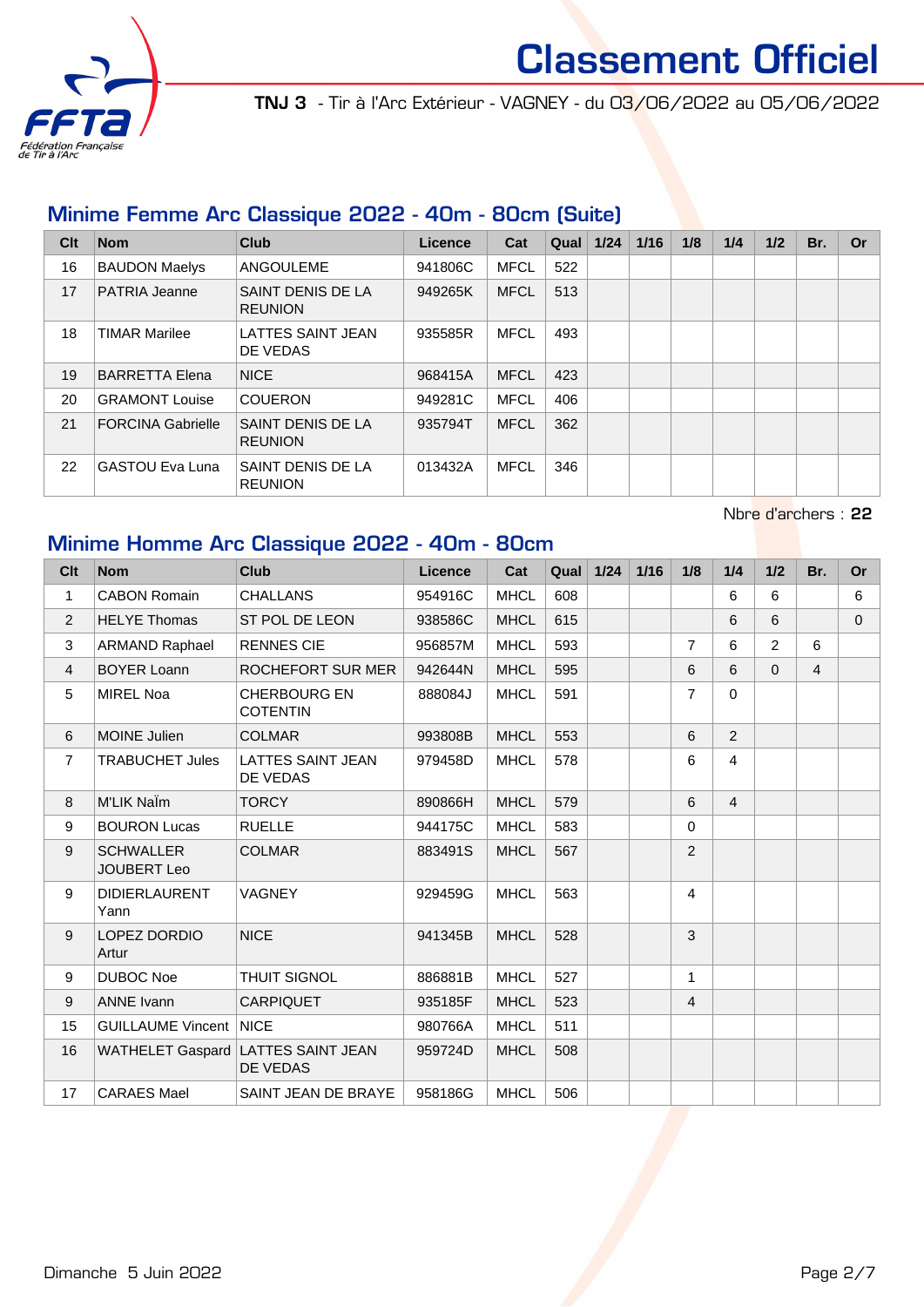

TNJ 3 - Tir à l'Arc Extérieur - VAGNEY - du 03/06/2022 au 05/06/2022

#### Minime Homme Arc Classique 2022 - 40m - 80cm (Suite)

| Clt | <b>Nom</b>                  | <b>Club</b>     | Licence | Cat         | Qual | 1/24 | 1/16 | 1/8 | 1/4 | 1/2 | Br. | Or |
|-----|-----------------------------|-----------------|---------|-------------|------|------|------|-----|-----|-----|-----|----|
| 18  | <b>HAUSWIRTH</b><br>Timothe | FREHEL          | 990331X | <b>MHCL</b> | 484  |      |      |     |     |     |     |    |
| 19  | BORDRON Leo                 | <b>SURGERES</b> | 971848G | <b>MHCL</b> | 481  |      |      |     |     |     |     |    |
| 20  | <b>HOUOT Ethan</b>          | <b>VAGNEY</b>   | 952988G | <b>MHCL</b> | 466  |      |      |     |     |     |     |    |
| 21  | DUBLOIS David               | <b>PAMIERS</b>  | 891380S | <b>MHCL</b> | 431  |      |      |     |     |     |     |    |

Nbre d'archers : 21

#### Cadette Femme Arc Classique 2022 - 60m - 122cm

| Clt            | <b>Nom</b>                                | <b>Club</b>                              | <b>Licence</b> | Cat         | Qual | 1/24 | $1/16$   | 1/8      | 1/4 | 1/2            | Br.            | <b>Or</b>   |
|----------------|-------------------------------------------|------------------------------------------|----------------|-------------|------|------|----------|----------|-----|----------------|----------------|-------------|
| $\mathbf{1}$   | <b>JAKUSIC Anna</b>                       | <b>MARSEILLE</b>                         | 863360K        | <b>CFCL</b> | 641  |      |          | 6        | 6   | 6              |                | 6           |
| $\overline{2}$ | <b>GREGORIO Lea-</b><br>Lynn              | <b>CAPESTERRE BELLE</b><br>EAU           | 909310F        | <b>CFCL</b> | 646  |      |          | 6        | 6   | $6\phantom{a}$ |                | $\mathbf 0$ |
| 3              | <b>CELLIER Justine</b>                    | <b>CHAUNY</b>                            | 940343M        | <b>CFCL</b> | 633  |      | 6        | 6        | 6   | $\overline{2}$ | 6              |             |
| $\overline{4}$ | FREMERY-<br><b>DELESTAN Mila</b>          | <b>MORNAS</b>                            | 923003P        | <b>CFCL</b> | 655  |      |          | 6        | 6   | $\Omega$       | $\overline{4}$ |             |
| 5              | <b>DORS Elisa</b>                         | <b>MONTPELLIER</b>                       | 919173B        | <b>CFCL</b> | 618  |      | 6        | 6        | 5   |                |                |             |
| 6              | <b>TINCU Maia</b>                         | <b>NARBONNE</b>                          | 908676S        | <b>CFCL</b> | 648  |      |          | 6        | 2   |                |                |             |
| $\overline{7}$ | <b>CORDEAU Amelie</b>                     | ANNEMASSE                                | 832055H        | <b>CFCL</b> | 638  |      | 6        | 6        | 2   |                |                |             |
| 9              | <b>LEGRAND Sibylle</b>                    | <b>ST AVERTIN</b>                        | 919503K        | <b>CFCL</b> | 633  |      | 6        | 5        |     |                |                |             |
| 10             | <b>DELOISON Axelle</b>                    | <b>CHAUNY</b>                            | 837677U        | <b>CFCL</b> | 619  |      | 6        | 5        |     |                |                |             |
| 11             | <b>BAUDOIN Fiona</b>                      | <b>ST AVERTIN</b>                        | 910555J        | <b>CFCL</b> | 639  |      | 6        | 4        |     |                |                |             |
| 12             | <b>CABRERIZO</b><br><b>DESWAZIERE Eva</b> | <b>BOE</b>                               | 809348B        | <b>CFCL</b> | 568  |      | 6        | 5        |     |                |                |             |
| 14             | <b>FOUACE Ambre</b>                       | <b>MONTEBOURG</b>                        | 887552F        | <b>CFCL</b> | 585  |      | 6        | 5        |     |                |                |             |
| 15             | <b>BOURQUENOT</b><br>Chiara               | <b>CHAUNY</b>                            | 921649T        | <b>CFCL</b> | 608  |      | 6        | $\Omega$ |     |                |                |             |
| 16             | <b>BON-RANC AndrÉa</b>                    | <b>MONTPELLIER</b>                       | 889974N        | <b>CFCL</b> | 587  |      | 6        | 5        |     |                |                |             |
| 17             | CIPRIANI Victoria                         | <b>RIOM</b>                              | 952362B        | <b>CFCL</b> | 618  |      | 0        |          |     |                |                |             |
| 17             | <b>GUERIN MOREIRA</b><br>Meline           | <b>ST AVERTIN</b>                        | 957752K        | <b>CFCL</b> | 598  |      | 0        |          |     |                |                |             |
| 17             | <b>BESNARD</b><br>Gwendoline              | <b>BEAUMONT LE ROGER</b><br><b>RISLE</b> | 946456G        | <b>CFCL</b> | 595  |      | 4        |          |     |                |                |             |
| 17             | <b>FRAY Aurelie</b>                       | ST AVE                                   | 821841F        | <b>CFCL</b> | 583  |      | $\Omega$ |          |     |                |                |             |
| 17             | <b>HEQUET Marine</b>                      | <b>AUCH</b>                              | 925625P        | <b>CFCL</b> | 579  |      | 0        |          |     |                |                |             |
| 17             | <b>BOURET Melina</b>                      | <b>NICE</b>                              | 915063J        | <b>CFCL</b> | 548  |      | 0        |          |     |                |                |             |
| 17             | <b>DIRSON Ambre</b>                       | <b>VILLIERS ST FREDERIC</b>              | 957702F        | <b>CFCL</b> | 529  |      | 1        |          |     |                |                |             |
| 17             | <b>MOREL Lucie</b>                        | <b>COLMAR</b>                            | 817286E        | <b>CFCL</b> | 527  |      | 0        |          |     |                |                |             |
| 17             | <b>ZINK Mathilde</b>                      | <b>COLMAR</b>                            | 817290J        | <b>CFCL</b> | 420  |      | 0        |          |     |                |                |             |
| 17             | <b>LEROY Elena</b>                        | <b>VAGNEY</b>                            | 994815W        | <b>CFCL</b> | 292  |      | 0        |          |     |                |                |             |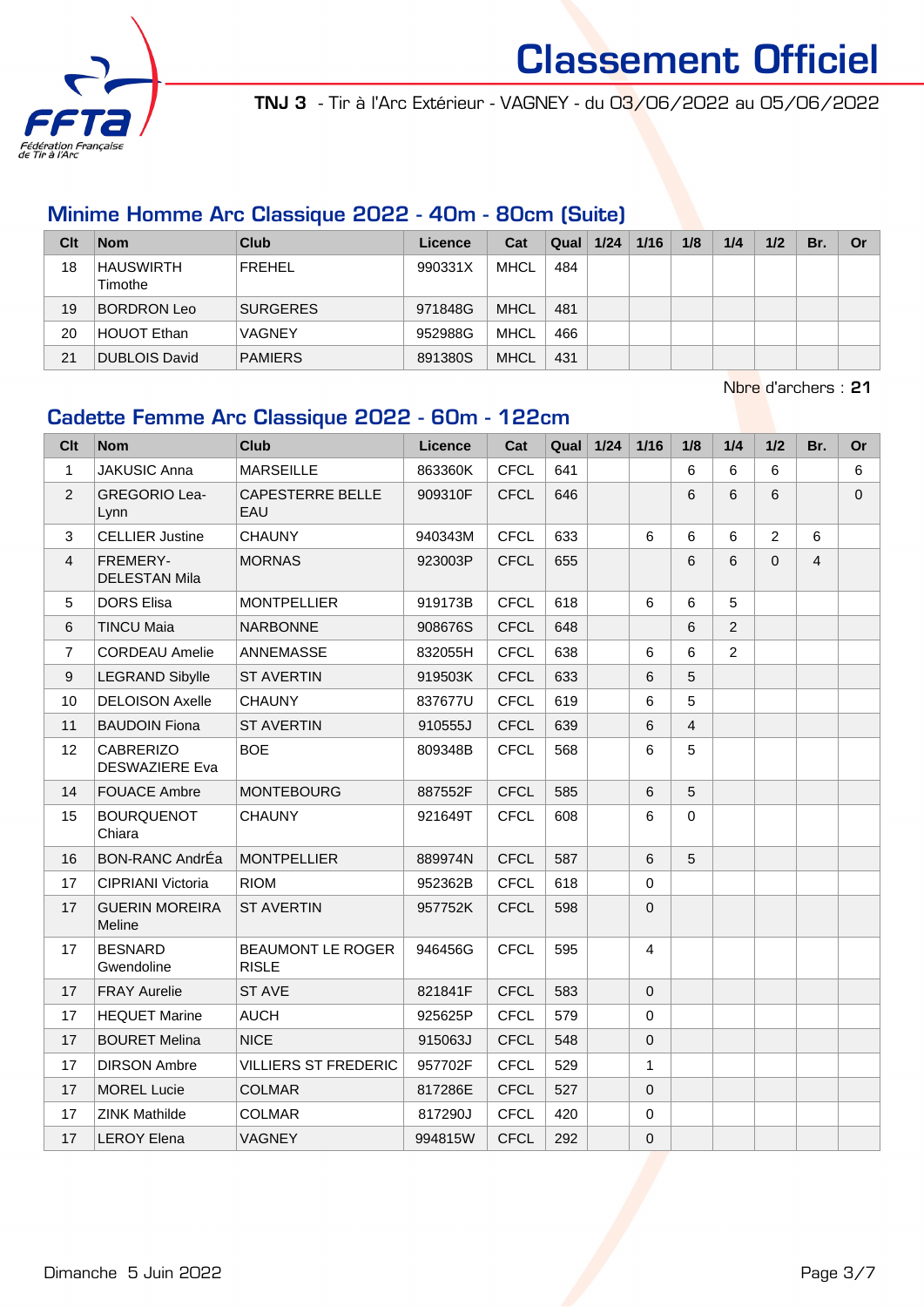

TNJ 3 - Tir à l'Arc Extérieur - VAGNEY - du 03/06/2022 au 05/06/2022

### Cadette Femme Arc Classique 2022 - 60m - 122cm (Suite)

| Clt                             | <b>Nom</b>               | Club          | icence  | Cat                    | Qual | $1/24$ | 1/16 | 1/8 | 1/4 | 1/2 | D, |  |
|---------------------------------|--------------------------|---------------|---------|------------------------|------|--------|------|-----|-----|-----|----|--|
| $\overline{\phantom{a}}$<br>. . | <b>ZINK</b><br>Josephine | <b>COLMAR</b> | 845664A | <b>CECI</b><br>◡<br>◡∟ | 289  |        | u    |     |     |     |    |  |

Nbre d'archers : 25

### Cadet Homme Arc Classique 2022 - 60m - 122cm

| Clt            | <b>Nom</b>                      | <b>Club</b>                          | Licence | Cat         | Qual | $1/24$ | $1/16$         | 1/8            | 1/4            | 1/2      | Br.            | Or             |
|----------------|---------------------------------|--------------------------------------|---------|-------------|------|--------|----------------|----------------|----------------|----------|----------------|----------------|
| 1              | PEDOUX Jules                    | <b>CHAUNY</b>                        | 898372S | <b>CHCL</b> | 653  |        | 6              | 6              | 6              | 6        |                | $\overline{7}$ |
| $\overline{2}$ | <b>THIRION Baptiste</b>         | <b>CHAUNY</b>                        | 913314H | <b>CHCL</b> | 644  |        | 6              | 6              | 6              | 6        |                | $\mathbf{1}$   |
| 3              | <b>ADDIS Baptiste</b>           | <b>MANDUEL</b>                       | 871703D | <b>CHCL</b> | 683  |        |                | 6              | 6              | $\Omega$ | 6              |                |
| $\overline{4}$ | <b>GRANGE Gabin</b>             | <b>ANNONAY</b>                       | 861520K | <b>CHCL</b> | 664  |        |                | $\overline{7}$ | 6              | 5        | $\overline{2}$ |                |
| 5              | <b>BAUDAIN Yanis</b>            | <b>COUTANCES</b>                     | 830272V | <b>CHCL</b> | 656  |        |                | 6              | 2              |          |                |                |
| 6              | <b>KHARCHOUF Mael</b>           | <b>MONISTROL SUR</b><br><b>LOIRE</b> | 909044S | <b>CHCL</b> | 648  |        | 6              | 6              | $\overline{4}$ |          |                |                |
| $\overline{7}$ | <b>VIALE Romain</b>             | <b>NICE</b>                          | 860473X | <b>CHCL</b> | 668  |        |                | 6              | $\mathbf 0$    |          |                |                |
| 8              | <b>SUAU Manek</b>               | <b>SOUILLAC</b>                      | 864208G | <b>CHCL</b> | 638  |        | 6              | 6              | $\mathbf 0$    |          |                |                |
| 9              | <b>SEGURA Antoine</b>           | <b>LATTES SAINT JEAN</b><br>DE VEDAS | 910954T | <b>CHCL</b> | 638  |        | 6              | $\overline{2}$ |                |          |                |                |
| 10             | <b>BONNET-OGNIER</b><br>Flavien | <b>RIOM</b>                          | 829313C | <b>CHCL</b> | 637  |        | 6              | $\overline{2}$ |                |          |                |                |
| 11             | <b>MAHAUX Nathan</b>            | <b>BANVOU</b>                        | 893337U | <b>CHCL</b> | 637  |        | 6              | 2              |                |          |                |                |
| 12             | POMARAT Alex                    | <b>RIOM</b>                          | 916363X | <b>CHCL</b> | 635  |        | 6              | 5              |                |          |                |                |
| 13             | <b>GALIZZI Matteo</b>           | <b>NIMES</b>                         | 954056T | <b>CHCL</b> | 631  |        | $\overline{7}$ | $\overline{4}$ |                |          |                |                |
| 14             | <b>FRANCOIS Pierre</b>          | <b>TOULON</b>                        | 869713R | <b>CHCL</b> | 614  |        | 6              | $\overline{4}$ |                |          |                |                |
| 15             | RENAUDINEAU<br>Alexis           | <b>MORNAS</b>                        | 842366R | <b>CHCL</b> | 627  |        | 6              | $\mathbf{1}$   |                |          |                |                |
| 16             | PETROFF Alexandre   MONTPELLIER |                                      | 837015Z | <b>CHCL</b> | 631  |        | 6              | $\mathbf 0$    |                |          |                |                |
| 17             | <b>SOLINSKI Gavin</b>           | <b>SARCELLES</b>                     | 944754G | <b>CHCL</b> | 636  |        | $\overline{4}$ |                |                |          |                |                |
| 17             | <b>ROMMEVAUX</b><br>Theotime    | LMSC - CSA ARC                       | 866013U | <b>CHCL</b> | 633  |        | $\overline{2}$ |                |                |          |                |                |
| 17             | <b>LAVENET Mathis</b>           | ST GERMAIN DU PUY                    | 952613Z | <b>CHCL</b> | 631  |        | $\overline{2}$ |                |                |          |                |                |
| 17             | <b>BARME Vincent</b>            | <b>RENNES CIE</b>                    | 997091V | <b>CHCL</b> | 627  |        | $\mathfrak{B}$ |                |                |          |                |                |
| 17             | PACE Sacha                      | <b>LESCAR</b>                        | 861799N | <b>CHCL</b> | 625  |        | 5              |                |                |          |                |                |
| 17             | <b>CHARET Corentin</b>          | <b>MONTPELLIER</b>                   | 955867L | <b>CHCL</b> | 613  |        | $\overline{4}$ |                |                |          |                |                |
| 17             | DISBEAUX Mahe                   | <b>FRONTIGNAN</b>                    | 862145P | <b>CHCL</b> | 612  |        | 4              |                |                |          |                |                |
| 17             | RIOU-HABERER<br>Eliot           | <b>BRIGNAIS</b>                      | 814342E | <b>CHCL</b> | 609  |        | 0              |                |                |          |                |                |
| 17             | <b>GRANGIER Noa</b>             | <b>SAINT CHAMOND</b>                 | 923868E | <b>CHCL</b> | 609  |        | 5              |                |                |          |                |                |
| 17             | <b>DIDIERLAURENT</b><br>Alexis  | <b>VAGNEY</b>                        | 903409S | <b>CHCL</b> | 603  |        | 0              |                |                |          |                |                |
| 17             | <b>GABORIT Romain</b>           | <b>SURGERES</b>                      | 883694M | <b>CHCL</b> | 603  |        | $\overline{2}$ |                |                |          |                |                |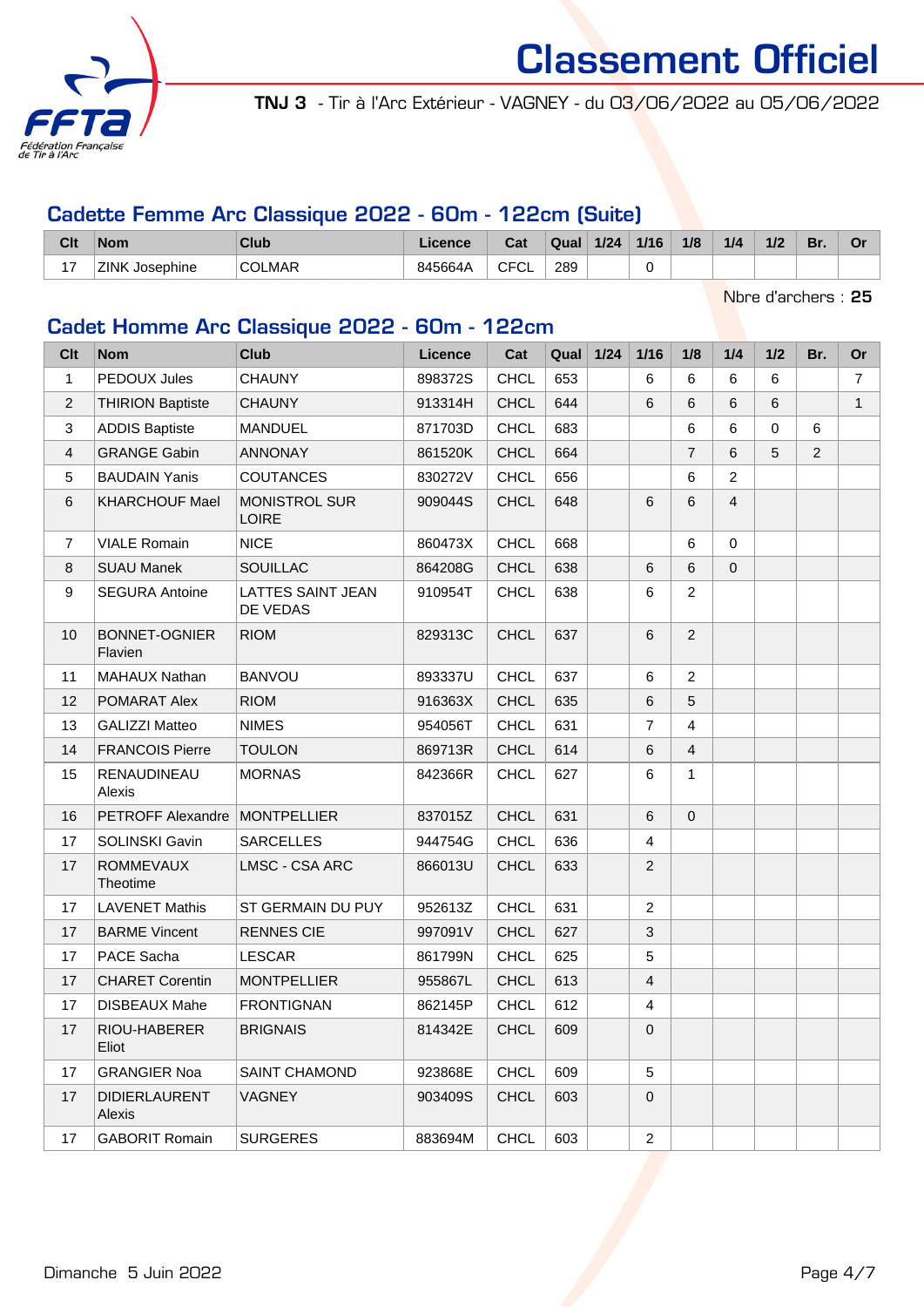

TNJ 3 - Tir à l'Arc Extérieur - VAGNEY - du 03/06/2022 au 05/06/2022

#### Cadet Homme Arc Classique 2022 - 60m - 122cm (Suite)

| Clt | <b>Nom</b>               | Club                        | <b>Licence</b> | Cat         | Qual | 1/24 | 1/16 | 1/8 | 1/4 | 1/2 | Br. | <b>Or</b> |
|-----|--------------------------|-----------------------------|----------------|-------------|------|------|------|-----|-----|-----|-----|-----------|
| 17  | PELLETIER Ronan          | <b>PLOERMEL</b>             | 921151B        | <b>CHCL</b> | 600  |      | 2    |     |     |     |     |           |
| 29  | <b>FALLEVOZ Corentin</b> | <b>VILLIERS ST FREDERIC</b> | 957739W        | <b>CHCL</b> | 600  |      |      |     |     |     |     |           |
| 30  | <b>GENTIL Louison</b>    | <b>MONTPELLIER</b>          | 821009B        | <b>CHCL</b> | 597  |      |      |     |     |     |     |           |
| 31  | <b>SAUGNAC Adrien</b>    | <b>NICE</b>                 | 823702D        | <b>CHCL</b> | 595  |      |      |     |     |     |     |           |
| 32  | <b>JACQUES Emrys</b>     | <b>SAINTES</b>              | 868396J        | <b>CHCL</b> | 585  |      |      |     |     |     |     |           |
| 33  | <b>TASSIN Antoine</b>    | <b>COLOMBES</b>             | 901591R        | <b>CHCL</b> | 574  |      |      |     |     |     |     |           |
| 34  | <b>GOMES Nathan</b>      | ROCHE SUR YON               | 975396N        | <b>CHCL</b> | 573  |      |      |     |     |     |     |           |
| 35  | <b>FONTAINE Valentin</b> | <b>VITTEL</b>               | 885852H        | <b>CHCL</b> | 565  |      |      |     |     |     |     |           |
| 36  | DOMINGUEZ Lucas          | <b>MONTPELLIER</b>          | 920542P        | <b>CHCL</b> | 555  |      |      |     |     |     |     |           |
| 37  | <b>MUNDING Theo</b>      | <b>VAGNEY</b>               | 893873B        | <b>CHCL</b> | 551  |      |      |     |     |     |     |           |
| 38  | BAYARD Augustin          | ROCHE SUR YON               | 898032X        | <b>CHCL</b> | 545  |      |      |     |     |     |     |           |
| 39  | <b>BARKATS Maxime</b>    | <b>NICE</b>                 | 873964L        | <b>CHCL</b> | 544  |      |      |     |     |     |     |           |
| 40  | <b>MALARD</b> Ethan      | <b>HAYANGE</b>              | 892748D        | <b>CHCL</b> | 542  |      |      |     |     |     |     |           |
| 41  | MUTH GaËtan              | <b>COLMAR</b>               | 884460V        | <b>CHCL</b> | 504  |      |      |     |     |     |     |           |
| 42  | <b>BACHELET Thibault</b> | <b>COLMAR</b>               | 895750S        | <b>CHCL</b> | 405  |      |      |     |     |     |     |           |

Nbre d'archers : 42

### Junior Femme Arc Classique 2022 - 70m - 122cm

| Cl <sub>t</sub> | <b>Nom</b>                 | <b>Club</b>                                | <b>Licence</b> | Cat         | Qual | $1/24$ | 1/16 | 1/8            | 1/4            | 1/2 | Br.            | <b>Or</b>      |
|-----------------|----------------------------|--------------------------------------------|----------------|-------------|------|--------|------|----------------|----------------|-----|----------------|----------------|
| 1               | <b>REISENWEBER</b><br>Clea | <b>COMPIEGNE</b>                           | 996764P        | <b>JFCL</b> | 644  |        |      |                | 6              | 6   |                | 6              |
| 2               | <b>SEBASTIAN Victoria</b>  | <b>MONTPELLIER</b>                         | 840635J        | <b>JFCL</b> | 640  |        |      |                | 6              | 6   |                | $\overline{4}$ |
| 3               | <b>MAUNIER Lucie</b>       | <b>ST AVERTIN</b>                          | 874675J        | <b>JFCL</b> | 619  |        |      | $\overline{7}$ | 6              | 0   | 6              |                |
| $\overline{4}$  | <b>LOPEZ Caroline</b>      | <b>RIOM</b>                                | 792874V        | <b>JFCL</b> | 610  |        |      | 6              | 6              | 4   | $\overline{4}$ |                |
| 5               | <b>IDENSEN Elina</b>       | <b>RENNES CIE</b>                          | 997092W        | <b>JFCL</b> | 638  |        |      | 6              | 5              |     |                |                |
| 6               | <b>MACHINET Audrey</b>     | <b>ARCIS SUR AUBE</b>                      | 749700S        | <b>JFCL</b> | 615  |        |      | 6              | $\overline{2}$ |     |                |                |
| 8               | <b>LORIDE Oriane</b>       | <b>ST AVERTIN</b>                          | 807664W        | <b>JFCL</b> | 584  |        |      | 6              | 4              |     |                |                |
| 9               | LOUBEYRE Inatea            | <b>VILLEURBANNE CIE</b><br><b>HERACLES</b> | 837625M        | <b>JFCL</b> | 579  |        |      | 5              |                |     |                |                |
| 9               | <b>RAMEL Aziliz</b>        | <b>RENNES CIE</b>                          | 890751H        | <b>JFCL</b> | 560  |        |      | $\Omega$       |                |     |                |                |
| 9               | <b>LEPINAY Lise</b>        | <b>RUELLE</b>                              | 813707P        | <b>JFCL</b> | 538  |        |      | $\Omega$       |                |     |                |                |
| 9               | <b>LESEUR Tasnim</b>       | <b>DRAVEIL SENART</b>                      | 860509L        | <b>JFCL</b> | 523  |        |      | 1              |                |     |                |                |
| 9               | <b>DUPUIS Marion</b>       | PAU VERT GALANT                            | 912534K        | <b>JFCL</b> | 500  |        |      | $\Omega$       |                |     |                |                |
| 15              | MARTIN-AUBEY<br>Lorena     | <b>RENNES CIE</b>                          | 837844A        | <b>JFCL</b> | 500  |        |      |                |                |     |                |                |
| 16              | <b>JAMOT Zoe</b>           | <b>COLMAR</b>                              | 787782K        | <b>JFCL</b> | 473  |        |      |                |                |     |                |                |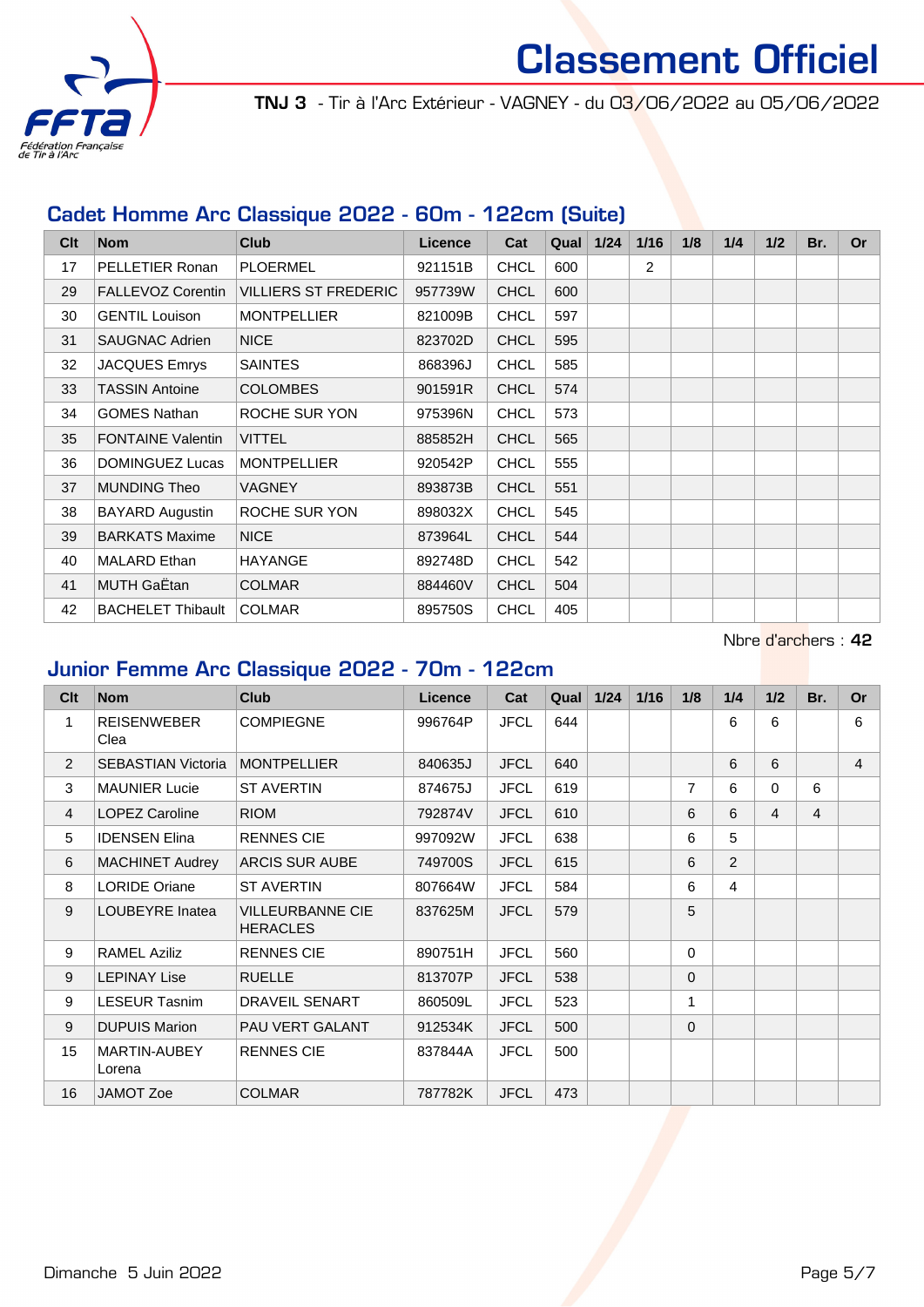

TNJ 3 - Tir à l'Arc Extérieur - VAGNEY - du 03/06/2022 au 05/06/2022

#### Junior Femme Arc Classique 2022 - 70m - 122cm (Suite)

| Clt                      | <b>Nom</b>                     | Club            | Licence | Cat         | Qual | 1/24 | 1/16 | 1/8 | 1/4 | 1/2 | Br. | Λ.<br>ັ |
|--------------------------|--------------------------------|-----------------|---------|-------------|------|------|------|-----|-----|-----|-----|---------|
| $\overline{\phantom{a}}$ | <b>COURTEMANCHE</b><br>Lidwyne | <b>COLOMBES</b> | 899004D | <b>JFCL</b> | 404  |      |      |     |     |     |     |         |

Nbre d'archers : 15

## Junior Homme Arc Classique 2022 - 70m - 122cm

| Clt            | <b>Nom</b>                              | <b>Club</b>                           | Licence | Cat         | Qual | 1/24 | $1/16$ | 1/8            | 1/4            | 1/2            | Br.      | <b>Or</b> |
|----------------|-----------------------------------------|---------------------------------------|---------|-------------|------|------|--------|----------------|----------------|----------------|----------|-----------|
| $\overline{2}$ | <b>ARA Simon</b>                        | <b>BELFORT -</b><br><b>SAVOUREUSE</b> | 838530W | <b>JHCL</b> | 626  |      |        | 6              | 6              | 6              |          | 1         |
| 3              | STROCK-<br><b>HUTTEPAIN Thomas</b>      | <b>COLMAR</b>                         | 790882E | <b>JHCL</b> | 648  |      |        | 6              | $\overline{7}$ | $\overline{2}$ | 6        |           |
| 4              | <b>NACER Nazim</b>                      | <b>SARCELLES</b>                      | 847999N | <b>JHCL</b> | 638  |      |        | 6              | $\overline{7}$ | $\Omega$       | $\Omega$ |           |
| 5              | <b>LINKE Erik</b>                       | <b>COMPIEGNE</b>                      | 996762M | <b>JHCL</b> | 649  |      |        | 6              | 3              |                |          |           |
| 6              | <b>BARITEAUD Iban</b>                   | <b>NIMES</b>                          | 821231T | <b>JHCL</b> | 609  |      |        | $\overline{7}$ | 5              |                |          |           |
| 8              | <b>BERNARDI Nicolas</b>                 | <b>RENNES CIE</b>                     | 764204G | <b>JHCL</b> | 667  |      |        |                | 2              |                |          |           |
| 9              | <b>ZAJACZKOWSKY</b><br>Hugo             | <b>COMPIEGNE</b>                      | 761543P | <b>JHCL</b> | 649  |      |        | 3              |                |                |          |           |
| 9              | <b>GREIWE Ben</b>                       | <b>RENNES CIE</b>                     | 011996P | <b>JHCL</b> | 632  |      |        | $\overline{4}$ |                |                |          |           |
| 9              | <b>BALANANT Antoine</b>                 | <b>ESBLY</b>                          | 810194W | <b>JHCL</b> | 621  |      |        | $\overline{2}$ |                |                |          |           |
| 9              | <b>VERZIER-</b><br><b>ROUSSON lewan</b> | <b>RENNES CIE</b>                     | 820002G | <b>JHCL</b> | 618  |      |        | $\overline{4}$ |                |                |          |           |
| 9              | <b>CHABALIER Yoan</b>                   | <b>BELFORT -</b><br><b>SAVOUREUSE</b> | 816398P | <b>JHCL</b> | 615  |      |        | $\overline{4}$ |                |                |          |           |
| 9              | <b>ESPEU Ewen</b>                       | <b>BALMA</b>                          | 875977Z | <b>JHCL</b> | 612  |      |        | $\Omega$       |                |                |          |           |
| 15             | PEREZ Benjamin                          | <b>TARBES</b>                         | 788056H | <b>JHCL</b> | 602  |      |        |                |                |                |          |           |
| 16             | LEPELLETIER Paul                        | <b>MONTEBOURG</b>                     | 837921J | <b>JHCL</b> | 600  |      |        |                |                |                |          |           |
| 17             | <b>MARTIN Brice</b>                     | <b>ALENCON ADD</b>                    | 818632T | <b>JHCL</b> | 599  |      |        |                |                |                |          |           |
| 18             | <b>ABRAM Mathis</b>                     | <b>RIOM</b>                           | 797508G | <b>JHCL</b> | 598  |      |        |                |                |                |          |           |
| 19             | <b>LABOUSSE Matteo</b>                  | <b>RENNES CIE</b>                     | 959084H | <b>JHCL</b> | 596  |      |        |                |                |                |          |           |
| 21             | <b>MOINE Hugo</b>                       | <b>COLMAR</b>                         | 993806Z | <b>JHCL</b> | 459  |      |        |                |                |                |          |           |

Nbre d'archers : 18

# Cadette Femme Arc à Poulies 2022 - 50m - 80cm

| Clt    | <b>Nom</b>  | Club                         | Licence | Cat  | Qual | 1/24 | 1/16 | 1/8 | 1/4 | 1/2 | Br. | Or  |
|--------|-------------|------------------------------|---------|------|------|------|------|-----|-----|-----|-----|-----|
| r<br>- | GIRAULT Lea | CHAMBRAY LES<br><b>TOURS</b> | 890188W | CFCO | 662  |      |      |     |     | 137 |     | 137 |

Nbre d'archers : 1

## Cadet Homme Arc à Poulies 2022 - 50m - 80cm

|  | <b>Clt</b> | <b>Nom</b> | Club | icence | Cat | Qual | 1/24 | 1/16 | 1/8 | 1/4 | 1/2 | Br. | O |
|--|------------|------------|------|--------|-----|------|------|------|-----|-----|-----|-----|---|
|--|------------|------------|------|--------|-----|------|------|------|-----|-----|-----|-----|---|